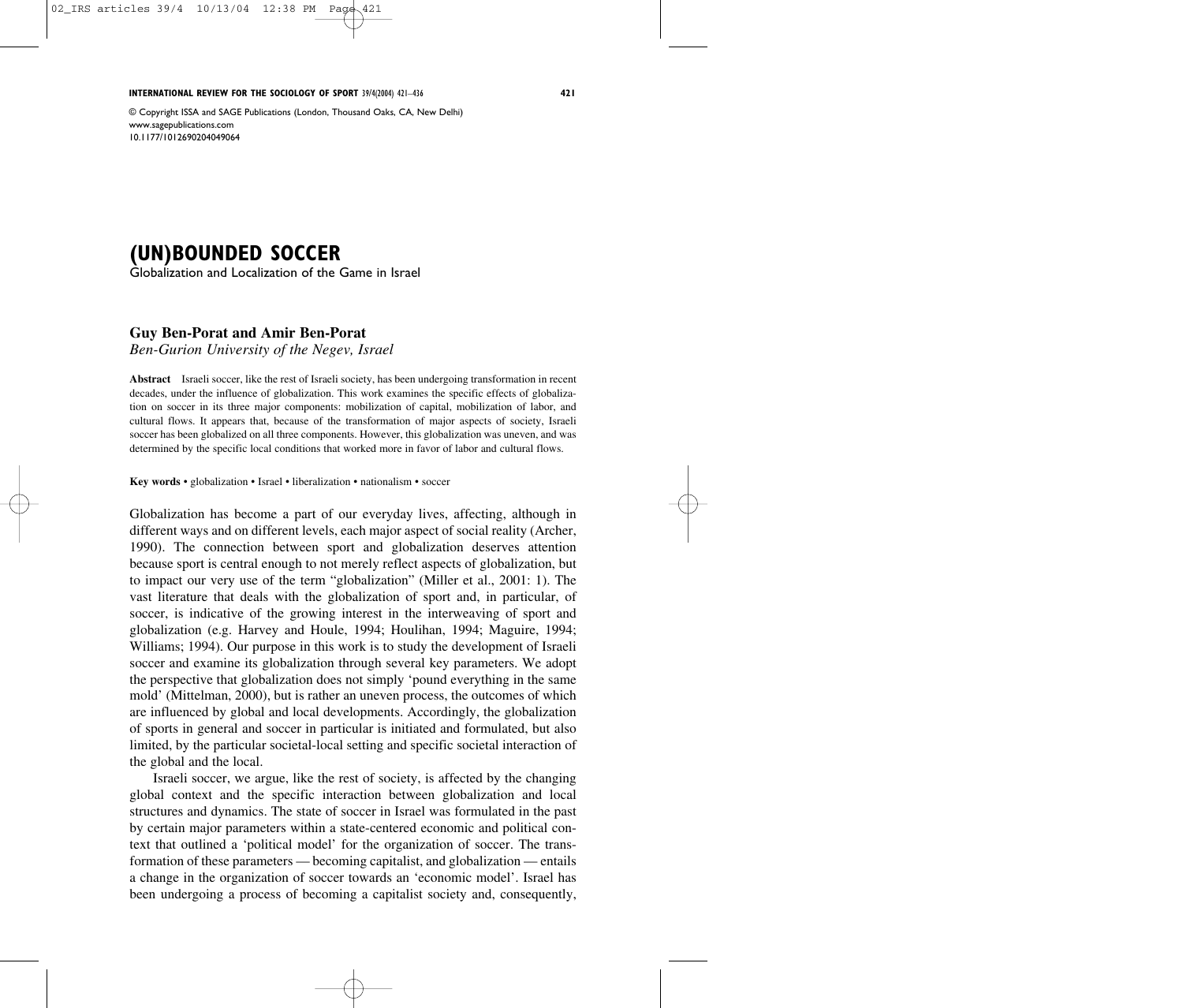opening to globalization. But while, on the one hand, Israeli soccer imports and exports players and is going through a rapid process of privatization, on the other hand, these movements are limited by such factors as economic capacity and security concerns. Conflicting trends can also be observed on the spectators' side, mainly in terms of a dual attachment to both local and global teams.

This study of the impact of globalization focuses on three central flows that are the factors underlying the process of globalization: the flows of capital, labor, and culture. Our general assumptions are that: first, the impact of globalization may be uneven and certain flows may be more dominant than others; and second, interactions between global and local forces determine the pace and extent of globalization and, therefore, the local forces are not erased, but undergo change. These two assumptions lead to three arguments that pertain to our specific case study. First, the globalization of Israeli society, manifested in flows of manpower, capital, and culture, has also involved soccer. Second, the transformation or globalization of Israeli soccer is limited by Israel's local structure and global interactions. And, third, among the global flows, manpower seems the most effective, while capital is almost insignificant, placing Israeli soccer in a semiperipheral position.

This paper is based on a general study of the globalization of Israel (G. Ben-Porat, 2002), and on a study of the transformation of Israeli soccer from 'a game to a commodity' (A. Ben-Porat, 2003). The information on capital investment in soccer, labor migration, and cultural effects was gathered from the Israel Soccer Association (IFA) archives, the Wingate Institute, the Soccer Budget Control Authority, sport sections in the daily newspapers, and interviews with officials in the IFA. We begin with a brief theoretical overview of globalization, highlighting the uneven effects of the process, specifying the major flows, and dealing in brief with the complex relations between globalization and soccer. Having set the theoretical framework we move to the case study and in the second part, we provide an overview of Israeli soccer and its institutional setting. In the third part, we examine the transformation of Israeli soccer. The three global flows described — capital, labor, and culture — are implicated in the globalization of sport and serve as measures of the globalization of Israeli soccer. Capital is treated in terms of the money invested in clubs and its sources (Israeli and non-Israeli) and changes in management (political vs business). Labor is treated in terms of the import of foreign players and the export of Israeli players. Culture is treated by inspecting the behavior of the fans: their reference to and preference for foreign clubs, the importance they attribute to 'their' club's progress in EUFA and other international tournaments, and the adoption of certain symbols which are borrowed from European soccer. Finally, we tie together the three parts and offer several empirical and theoretical observations.

## **Global Flows**

Globalization has been described as

. . . a process (or set of processes) which embodies a transformation in the spatial organization of social relations and transactions — assessed in terms of their extent,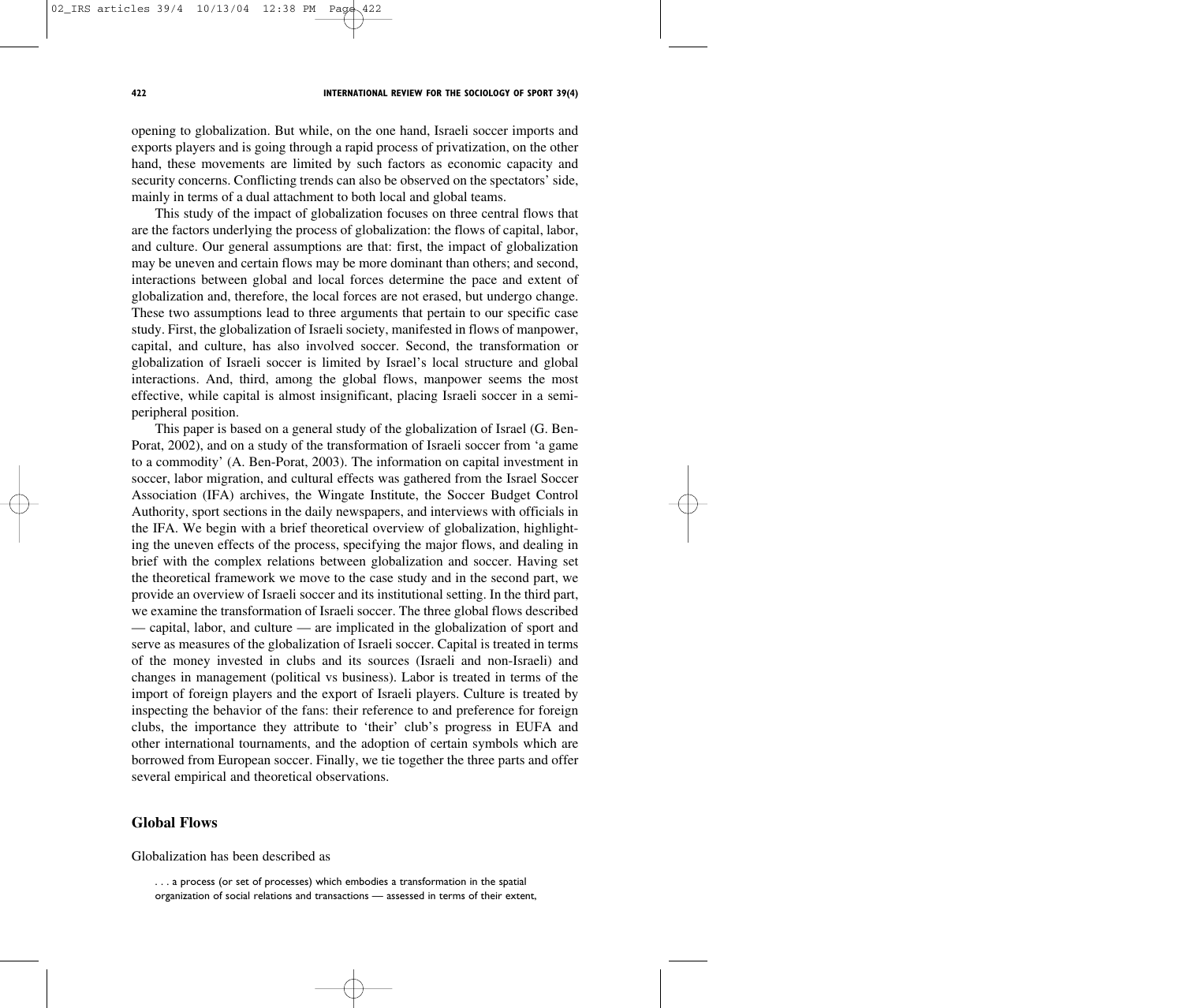intensity, velocity and impact — generating transcontinental or interregional flows and networks of activity, interaction, and the exercise of power. (Held et al., 1999: 16)

This process, as several authors have argued, is not unprecedented and can be compared to similar trends at the end of the 19th century during which crossborder flows grew significantly and international institutions were formed (Arrighi, 1994; Clark, 1997; Modelski, 1999). This comparison seems especially relevant, considering the formation of international organizations, among them sports organizations, in the earlier period, and the internationalization of sports (Maguire, 1999). What is significant in contemporary globalization is the rise of non-territorial forms of power — multinational firms, 'offshore' economic spaces, or macroregional blocs — all largely beyond the control of states, and which challenge the territoriality of the nation state. Consequently, the future of the state, as well as that of national and ethnic identities, is debated between scholars who describe the state as obsolete or in decline (Kobrin, 1998; Omhae, 1995; Rosecrance, 1996) and those who, politically or academically, remain loyal to the concept of the state, and remain skeptical regarding the overall impact of globalization (Hirst, 2000; Weiss, 1998).

The continuing reaffirmation of identities and ongoing ethnic and national territorial conflicts suggests that states are still relevant and that the effects of globalization are differential and limited. Not only are differences between states and societies not leveled by globalization, but they are often accentuated. The flip side of economic growth and efficiency associated with globalization is the deep fault line exposed between groups that have the skills and mobility to flourish in global markets and those that do not. Inequality between and within nations is growing, the power of labor is being undermined, the ability of governments to use compensatory welfare measures is weakening, and discontent is growing (Devetak and Higgot, 1999; Rodrik, 1997; Sassen, 1998; Tilly, 1995). Globalization implies, therefore, on the one hand, a rise of supra-territoriality or deterritorialization, but on the other hand, because of the uneven nature of the process, territory and territorial identity still matter (G. Ben-Porat, 2002; Sassen, 1996; Scholte, 2000). The vast majority of people are, at most, partially 'global' and still wedded to place, namely their state or local community, for both material and non-material provisions. Thus, not only do local identities persist in spite of global flows, the resistance to globalization may even reinforce them.

In observing globalization, therefore, we are witnessing, on the one hand, a global restructuring of the world that largely ignores boundaries in favor of economic rationality, but on the other, the redrawing of boundaries and their fortification against the very same global flows. Not only does local 'resistance' defy the flattening effects of globalization, globalization itself is a complex process made of different or 'disjunctured' flows (Appadurai, 1990). As noted, these flows, interacting with different localities, are uneven, irregular, and often conflicting. Flows of labor, capital, and culture are keys to the operation of globalization and serve as the underlying factors of the process. Their effects are locally specific and the relations between them vary and are likely to be uneven. Understanding globalization requires, first, attention to the interaction of the global and the local, second, estimation of the effects of each factor and, third, the specifically local interactions between the factors.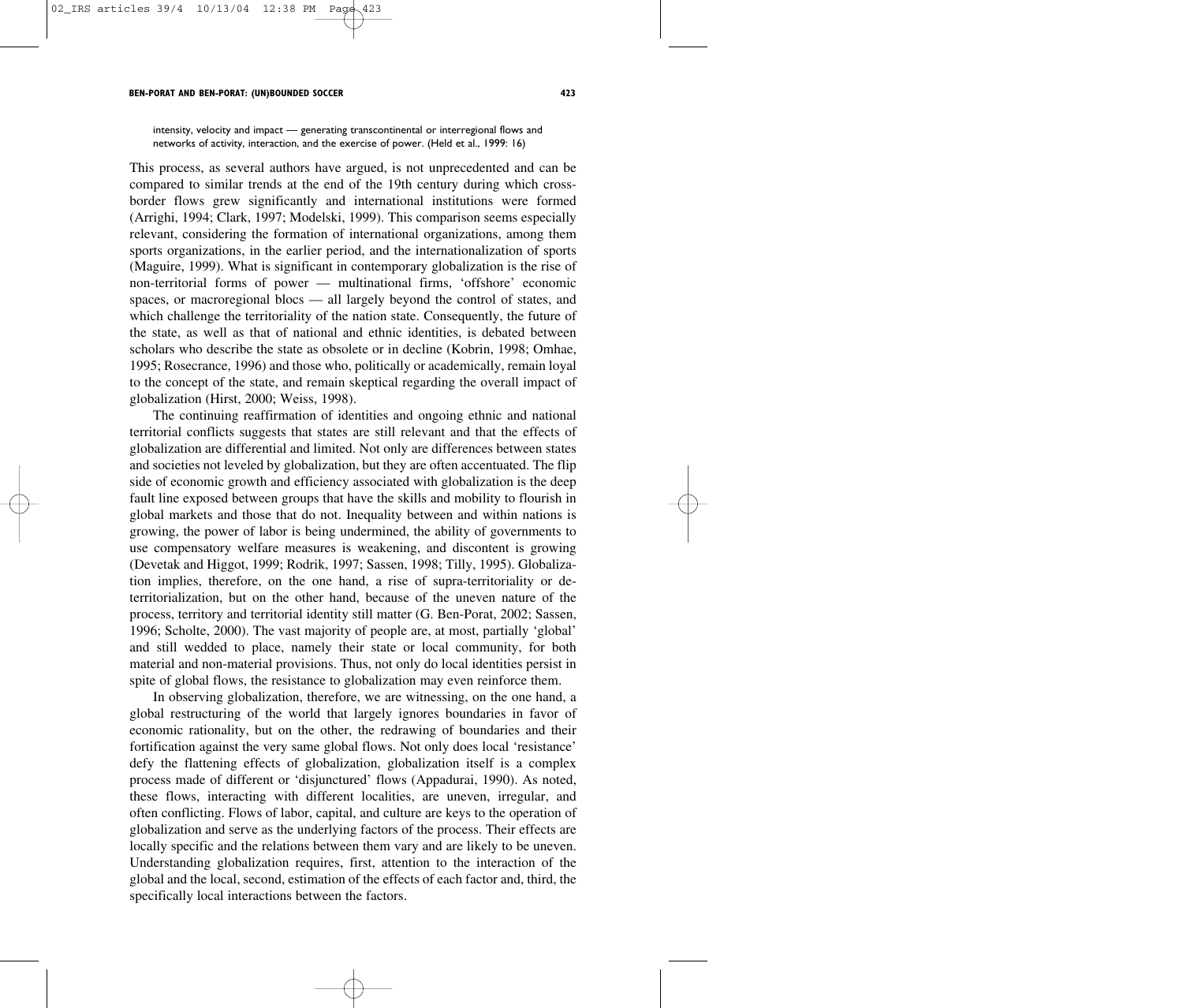## **Globalization and Sport**

Sports are both part of and are affected by the disjunctured global flows and local/global dynamics. Wright (1999) argued that globalization occurs on three levels — economic, political, and ideological — and that globalizing tendencies in sport interact at each of these levels. Soccer has drawn special attention, both in regard to the globalization of the game and the impact of the global game on national identities. Croci and Ammirante (1999) showed how the restructuring of soccer clubs across the world corresponds to the logic of the market. Armstrong and Giulianotti's (1997) collection portrays the impact of soccer on the cultural identity of Argentineans, Brazilians, Italians, Cameroonians, and other nationalethnic collectives. King (1997) explores the change of identities of Manchester United soccer fans in the context of the emerging European Union and argues that a European identity substitutes, at least partially, for a British one. In other cases a tendency to shift loyalties — sometimes toward a British identity — was observed (Mangan, 1999, Mason, 1995). Overall, soccer became a worldwide game (Guttman, 1994; Murray, 1998), and hence a global commodity.

The globalization of sports relates to the two periods of globalization discussed. Almost immediately after becoming an English coded game, soccer was exported to other countries in Europe, South America, Asia, Africa, and the Middle East (Mangan, 1999). The exportation of the game was not preplanned, but a result of British foreign policy and colonialism. Merchants, bureaucrats, and engineers, who traveled to these regions as government officials or delegates of private enterprises, played the game for recreation and were followed by the local population who were later encouraged to establish their own clubs (Dunning, 1999; Giulianotti, 1999; Mason, 1995; Murray, 1998). In a relatively short time, soccer became a worldwide game (Guttman, 1994).

The spread of soccer in the 19th century was more political and cultural than commercial. The introduction of soccer to the peoples of the colonies was a part of British hegemony, as local games gradually gave way to the imported game of soccer (as well as cricket and rugby). In the period of decolonization, conversely, soccer was instrumental in the national identity of the ex-colonies, especially when they were able to beat the ex-colonizers at 'their own game' (Armstrong and Giulianotti, 1997; Maguire and Bale, 1994). In the late 19th century, therefore, soccer was already transcending national boundaries but at the same time, it was becoming an instrument for nation-building (Archetti, 1999; Cronin, 1999: Duke and Crolly, 1996). Soccer, in general, was more international than global, as interactions across borders were between nation states (especially after the International Soccer Federation (FIFA) established the World Cup as an arena for national competition). After the Second World War, the internationalization of soccer resumed at an increased pace.

Since the 1970s a rapid process of globalization matched the internationalization of the game. First, the international soccer organizations (e.g. FIFA and EUFA) became more independent and powerful, often able to impose their authority over the soccer organizations of individual states and to disseminate standardization (Sugden and Tomlinson, 1998). Second, the changing position and nature of soccer as a spectator game was marked by the increasing com-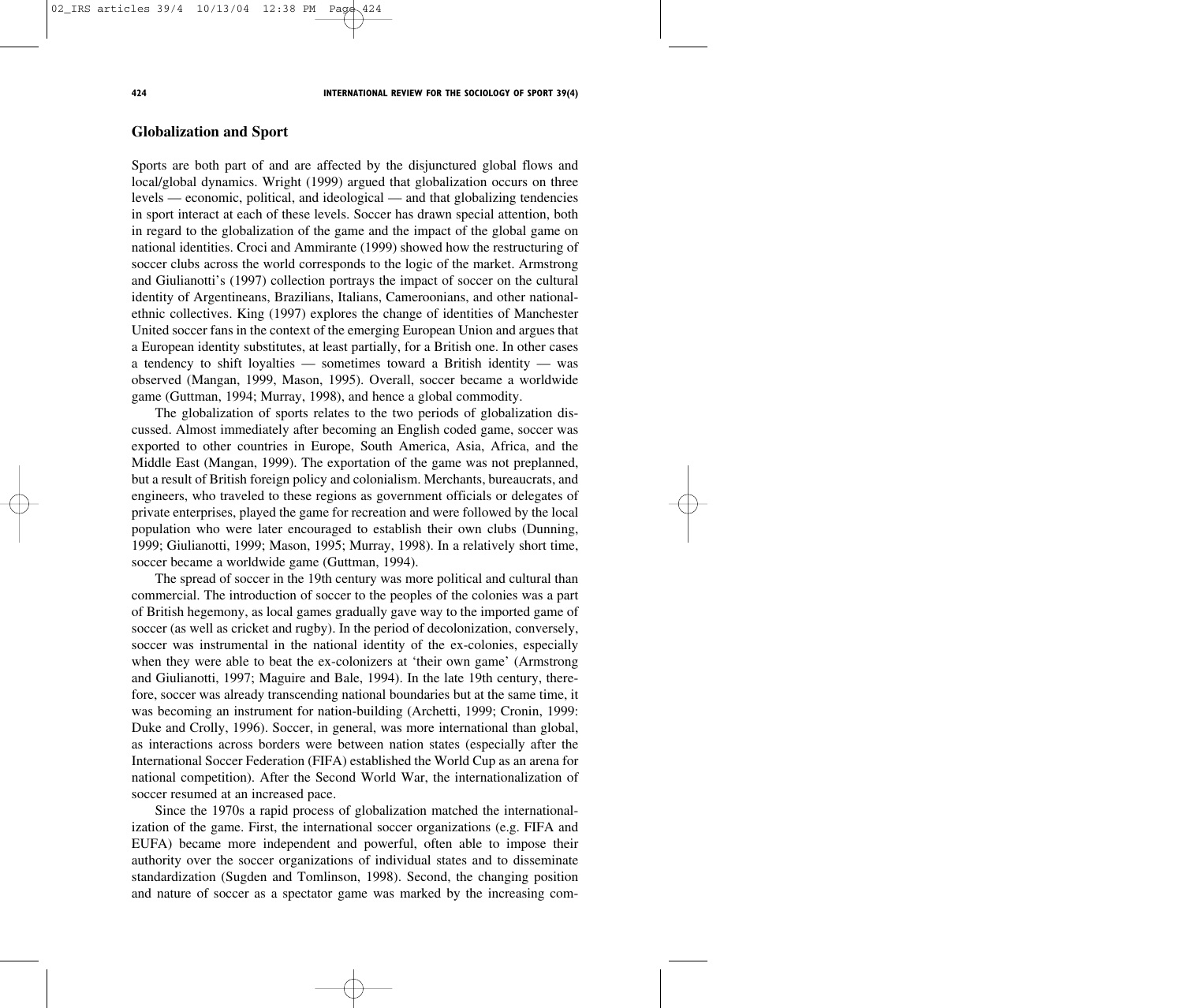modification of the game (Harvey, 1996; Murray, 1998). With the commercialization of the game in both capitalist and quasi-capitalist states, its connection with globalization intensified: the game and its components became a commodity in the world market. Soccer was becoming more corporate (Boon, 2000; King, 1997), and big capital was becoming part of the game. Furthermore, international and multinational corporations began purchasing shares in soccer clubs in Europe and elsewhere (Hamil et al., 2000). In brief, as soccer came to be regarded more as an investment (Foster, 2000), capital and labor (in terms of its exchange value) became indispensable and, inevitably, cultural changes followed.

The effects of globalization on soccer can be measured through the three key cross-boundary flows: the mobility of capital (namely, investments), the mobility of labor (players), and the mobility of cultural symbols (global icons and changed identities). Mobile capital finds in (some) soccer clubs a venue for investments, as clubs and teams all over the world turn to privatization. While the soccer associations of individual states (with some legal help from FIFA, in order to maintain local/national interests) may set certain limits on the composition of a club's management and directors, and on cross-ownership of clubs (Sugden and Tomlinson 1998), they are limited in their capacities.

The mobility of labor, with players moving around the globe, is highly correlated with capital investments in soccer clubs. Players are purchased by the 'new directors' in order to enhance the club's chances of participating in continental soccer events which offer significant remuneration (Bale and Maguire, 1994; Boon, 2000; Sugden and Tomlinson, 1998). Practically, mobility of players is a large factor in profit-making in present-day soccer, because the price of players is continually growing; even the Bosman ruling, enabling the mobility of European players across Europe, has not reversed this trend (Szymanski and Smith, 1997). Hence, when a multinational corporation, or any other investor, purchases a soccer club, for example in South Africa, its major assets are the talented players.

Finally, the globalization of soccer is also evident in the cultural sphere in the form of imported symbols, images, and even imported ideologies (such as that of the 'free market' economy). These flows correlate with those of capital and labor, demarcating differences between a (rich) core and the periphery. Soccer (and other sports) entrepreneurs seek to widen their reach (Morrow, 1999; Murray, 1998), and to market players and teams globally, making them part of an emerging global culture. This global sports culture is expressed in the behavior of soccer fans, especially in the periphery, whose loyalty to their local team is complemented, or in some cases contradicted, by loyalty to a foreign club at the 'core' (that is of the major European clubs), a loyalty that is expressed in the phrase, 'overseas sweetheart' (A. Ben-Porat, 2000).

Billing (1997) suggests the term 'banal mundane way' to specify the everyday reproduction of national feelings. The infiltration of global culture can influence such feelings, attitudes, and eventually affect concrete behavior. The cultural impact of globalization on (local) soccer is evident in the daily routine of players and (most critically) of fans. But, at the same time, local soccer remains a venue for the expression of national or regional identity and, possibly, acts as a shelter against global infiltration. The close affiliation of sports with national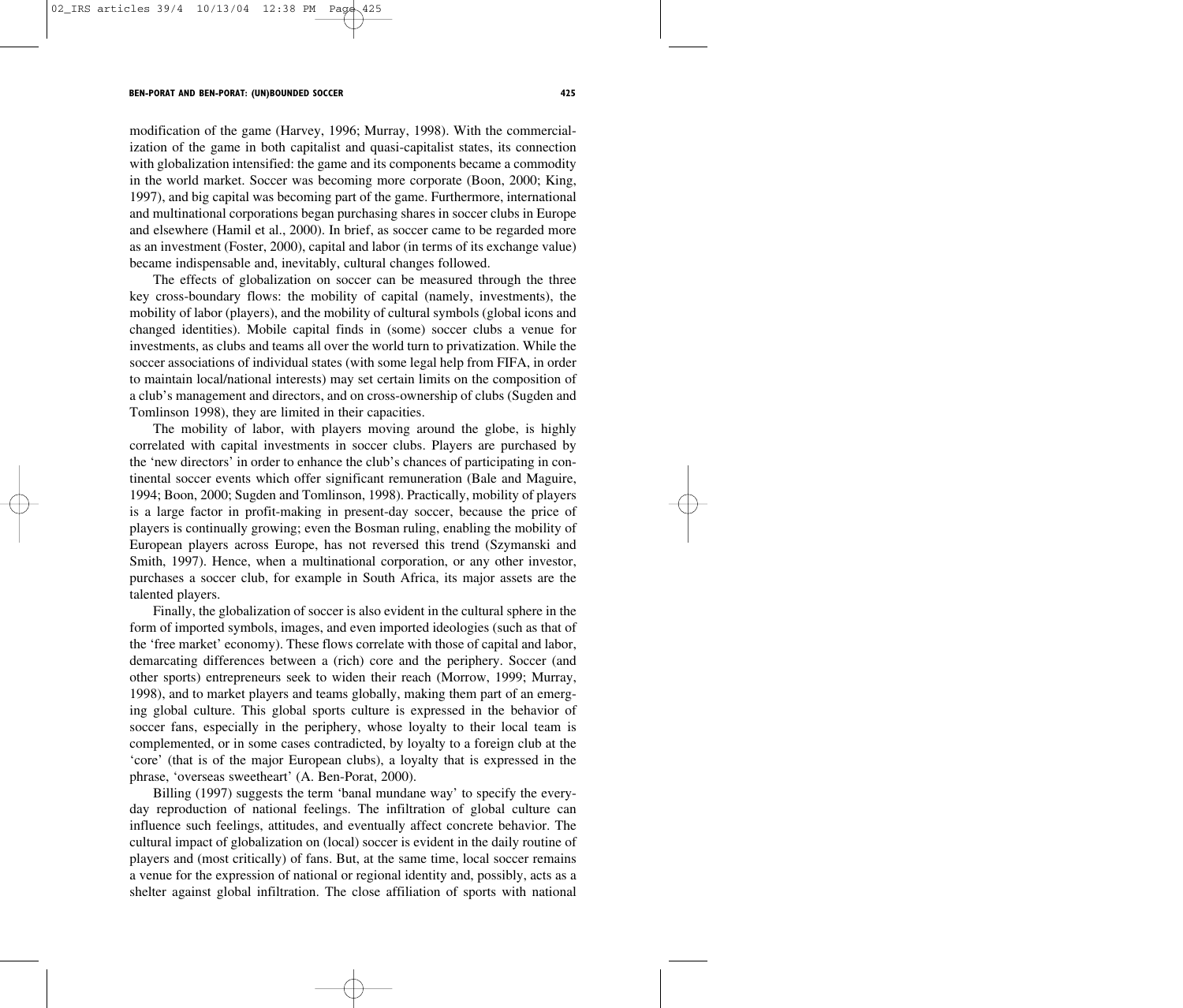#### **426 INTERNATIONAL REVIEW FOR THE SOCIOLOGY OF SPORT 39(4)**

cultures and identities has the potential to undermine, rather than support, global integration (Maguire and Tuck, 1998), and different localities and societies may preserve their particular understandings of soccer style, tactics, and aesthetics (Giulianotti, 1999). The impact of a global sports culture, backed by flows of capital and labor, on national identity, fits the description given of unevenness and specificities of global/local interactions.

Global flows and local identities, therefore, operate simultaneously and create unique mixtures reflecting specific localities. Flows of capital, labor, and culture are, in effect, the practical dimensions by which the impact of globalization on sport is studied in a certain society. Their impact, however, varies and depends on local specificities. Global flows, therefore, must be studied in relation to, or in interaction with, local histories, political culture, and institutions that create specific 'path dependencies'.

## **The Israeli Context**

In the earlier years of statehood the Israeli state was positioned strategically with control over foreign gifts, immigration, settlement, and industrial policy. This position allowed the state a great degree of autonomy in terms of its capability to steer business interests and civil society rather than be steered by them (Shalev, 2000). The strategic position held by the state, the dominance of MAPAI party headed by Ben-Gurion, the magnitude of the public sector, and the relatively limited autonomy of the private sector led some scholars to describe Israel as embedded in a 'socialist tradition' (Aharoni, 1989). This argument seems to conflate state intervention and Zionist collectivism with socialism and takes the socialist rhetoric of Israel's founding fathers at face value. Essentially, MAPAI implemented a Keynesian economic policy that was part of the ongoing process of state and nation building. Overall, the centralization of the state overshadowed civic society so that even non-state civic organizations (like soccer clubs) were related to the political sphere, and often dominated by it.

The dominance of politics in Israeli society was evident in the administration of the soccer institutions and leagues. Three competing nationwide federations, each of them affiliated to a political organization, controlled soccer in Israel. The largest, Hapoel (worker) federation was affiliated to the Histadrut (the Federation of Labor in Israel), and through the Histadrut, to the dominant MAPAI party and its affiliates. The Maccabi federation was affiliated to the General Zionist Party (whose base of power was the bourgeoisie). The Beitar federation was affiliated to Heruth, a right-wing political party (the origin of the Likud party). The Israeli Soccer Association (IFA) was an independent non-governmental organization, as required by FIFA, but was, in effect, controlled by the politically affiliated federations. The presidency of IFA, the directorate, the management, and other positions were decided upon and divided between the federations. The federations competed among themselves in order to protect their interests; sometimes interfering in the running of the leagues to prevent the relegation of a favored team. On certain issues, cooperation between the federations was possible. For example, all three federations were united in their opposition to the commercial-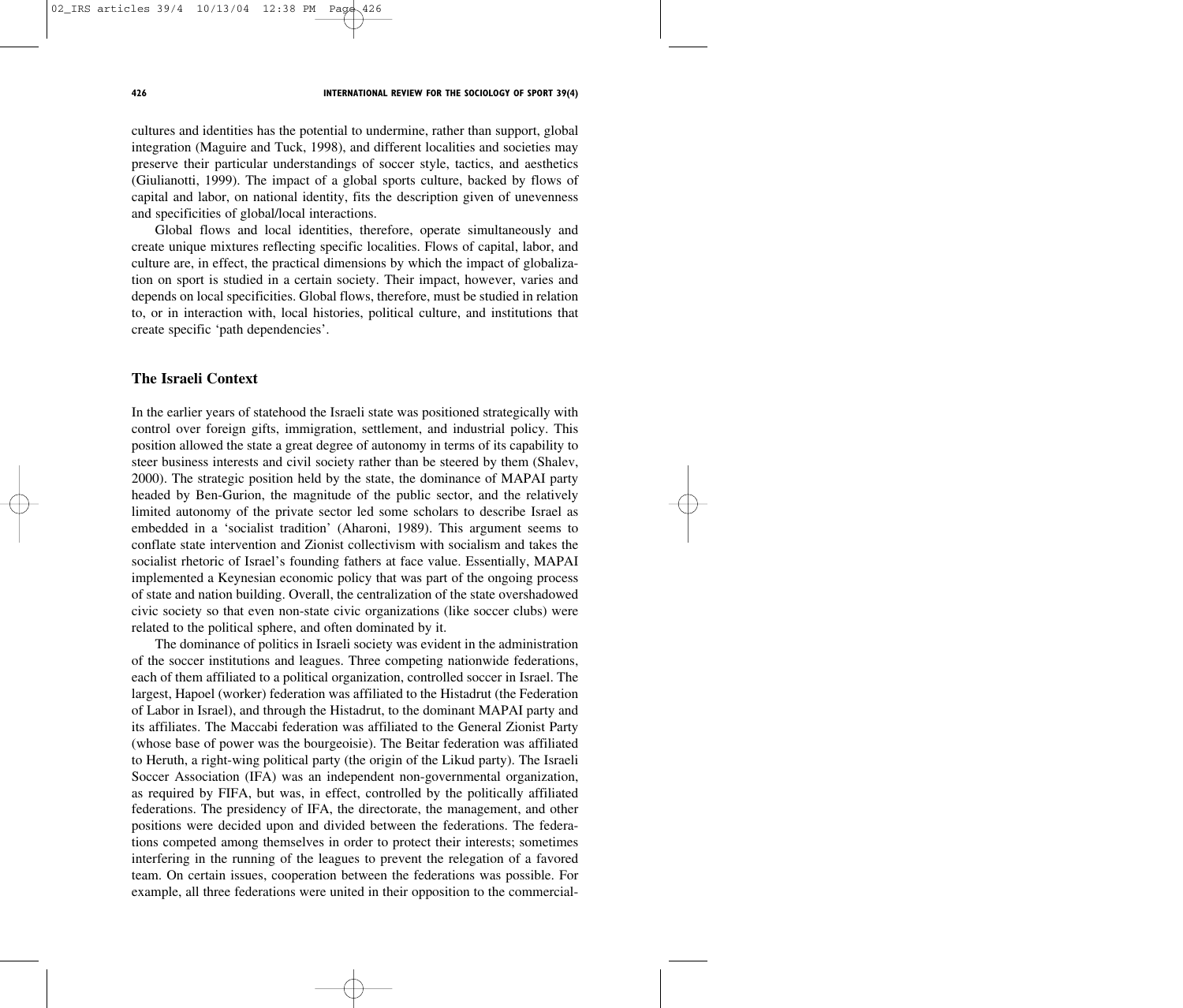ization of the game. The federations advocated maintaining the amateur status of the game, opposed the involvement of private capital in managing the clubs, and controlled the mobility of players between clubs. This agenda was congruent with the aims of the political parties and the state, which perceived soccer as a venue for political influence and state building, on which IFA depended financially.

The changes to Israeli society in the early 1980s, during which Israel was rapidly transformed into a western-capitalist style society, also affected the development of soccer from a game to a commodity. The globalization and capitalization of Israeli society is reflected in the privatization of the state and public economy (which in the past amounted to 40 percent of the entire economy), the accumulation of private and corporate capital, and the domination of a market economy that replaced the state-controlled system (A. Ben-Porat, 1993). The neo-liberal ideology and policies adopted by the major political parties (including those considered to be of the left) since the 1980s were translated into a policy of privatization, decimation of the welfare state, and global integration. These political economic processes were paralleled (and supported) by rapid infiltration of global or American culture (Azaryahu, 2000; Ram, 2000). Israel's globalization, however, was limited by its particular semi-peripheral position in the global framework of capitalist economies and even more so by continuous conflict with the Palestinians. The globalization of the state economy, therefore, despite rapid liberalization in the 1980s, remained, to the dismay of its business sector, uncompleted.

As elsewhere the changes in political economy in Israel have had significant influences on soccer, and sports in general. In Britain, for example, the organization of soccer, in parallel to wider political economic developments, shifted from a Fordist to a post-Fordist regime of political economic management (King, 2002). Given the semi-professional status of soccer in Israel prior to the 1980s, the terms 'political' and 'economic' models describe more accurately the shift away from political control towards a more business-like type of management. The soccer federations were weakened from the early 1980s by the overall decline of the political parties who withdrew their financial support. The federations lost much of their financial power and, consequently, their support of the soccer clubs almost evaporated, opening the way for private entrepreneurs to make their mark on Israeli soccer.

Israeli soccer in the 1980s was geared for globalization. Soccer clubs already hired a few non-Israeli players (this was allowed by IFA in 1989), were searching for new management and ownership, and were eager to integrate into European soccer events (A. Ben-Porat, 2003). Overall, the 'political model' that had dominated Israeli soccer since the state-building period was transformed into the 'commercial model' associated with Israel's economic liberalization and globalization. But, like the rest of society, the globalization of Israeli soccer was limited by its political-economic surroundings.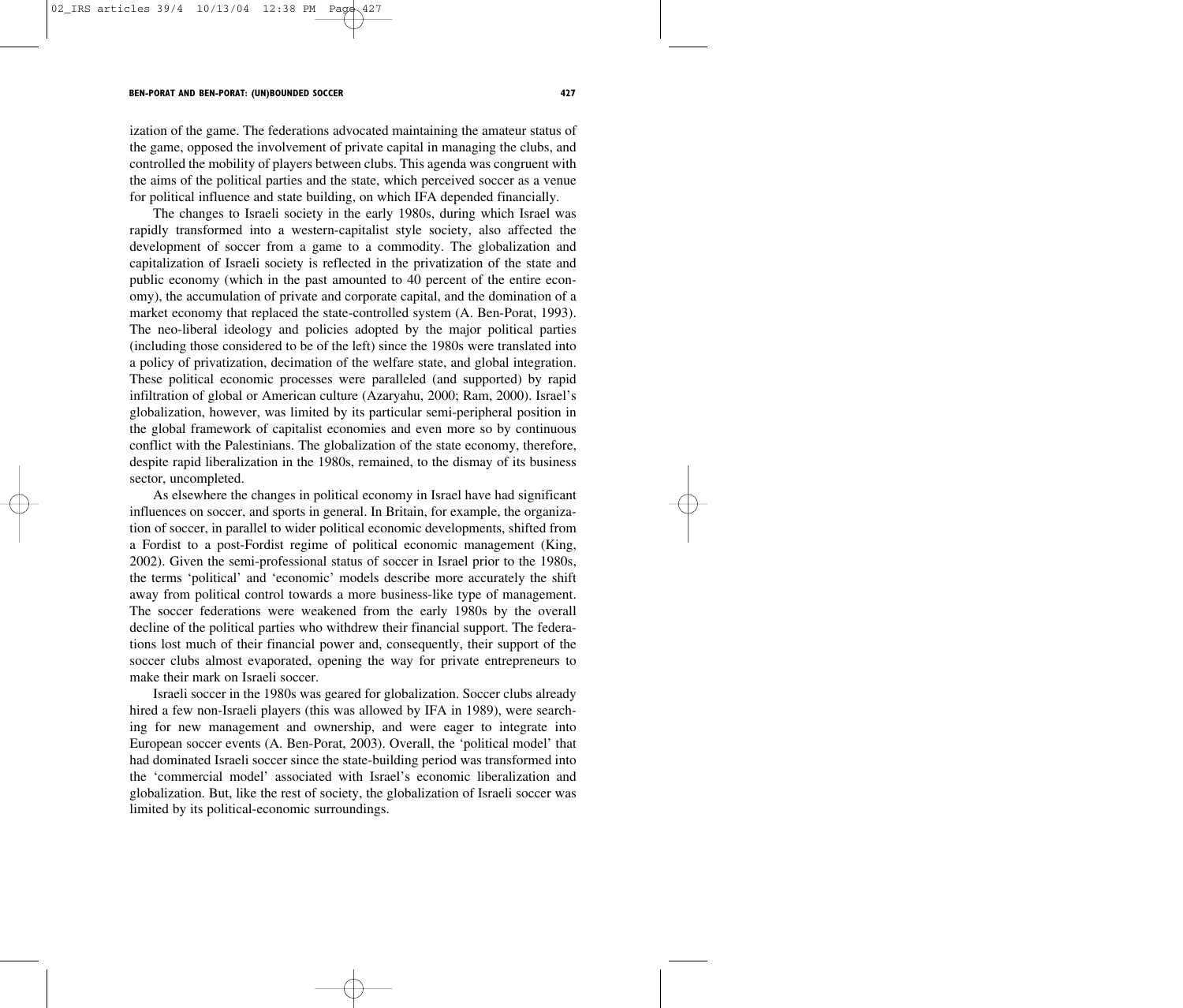**The Factor of Capital**

Private capital, foreign or local, played a marginal role in Israeli soccer until the 1990s. Foreign capital was not invested in soccer clubs, but came as donations dedicated to training facilities and players' welfare programs (A. Ben-Porat, 2003). Local private capital kept its distance from soccer clubs, which were affiliated with the soccer federations and generally seemed an unattractive investment. The money required to maintain the soccer clubs, including the salaries of players who became quasi-professional, was public. The nationwide federations provided the economic support for the clubs under their auspices and this money came mostly from the state. Supporters of the soccer clubs provided the rest of the money, a rather marginal sum. The declining power of the soccer federations, no longer able to support 'their' clubs, required the latter to seek new sources for support and created opportunities for private capital to become involved in the management of the clubs.

In September 1990, the British businessman Robert Maxwell was negotiating the purchase of Beitar Jerusalem. This team enjoyed a unique reputation. First, it was considered by its achievements to be one of top teams. Second, it was also one of the most popular teams, drawing support from all over the country. Third, and most important, Beitar was affiliated to the right-wing Likud Party which held office during that period. Beitar was reputed to have a big, loyal, and aggressive right-wing crowd that did not refrain from mixing soccer with politics, and was highly nationalistic and conservative. Like other soccer clubs in the 1980s Beitar was in need of financial support and Maxwell was not just a foreigner with capital, but also Jewish (A. Ben-Porat, 2001).

Maxwell, despite being praised by the daily paper *Ma'ariv* as 'philanthropic and a Zionist', was first and foremost a businessman seeking an investment. He had already invested in several ventures in Israel (e.g. Teva, a pharmaceutical company, Scitex, a high-tech company) with total investments reaching some US\$100 million (*Ma'ariv,* 7 Sept. 1990). During that period, Maxwell was negotiating the expansion of his investments in Israel, and was also interested (and pressured by local politicians) in purchasing a soccer club as a business venture, something that had never happened in Israel before. Maxwell himself was no novice to the world of soccer, and held an interest in several English clubs (Fynn and Gust, 1989). After his mysterious death in 1991, his business empire collapsed. Maxwell had insisted on a merger between Beitar Jerusalem and Hapoel Jerusalem, the latter club being then affiliated with Histadrut and the Labor Party — in direct political opposition to Likud, Beitar's patron. Both clubs rejected the idea of the merger, essentially refusing Maxwell's unconditional demand and the purchase of Beitar was cancelled.

Maxwell's interest in Beitar was the only direct attempt by foreign capital to become involved in soccer in Israel, but local capital rapidly became involved after 1993 when Jacob Shachar purchased the management rights of Maccabi Haifa. In the following decade most clubs of the top division ('national' league) were transferred to private management. After the defeat of the Labor party (formerly MAPAI) in the 1977 elections the party's dominant institution, the Histadrut (the labor federation but also the owner of factories, real estate, and the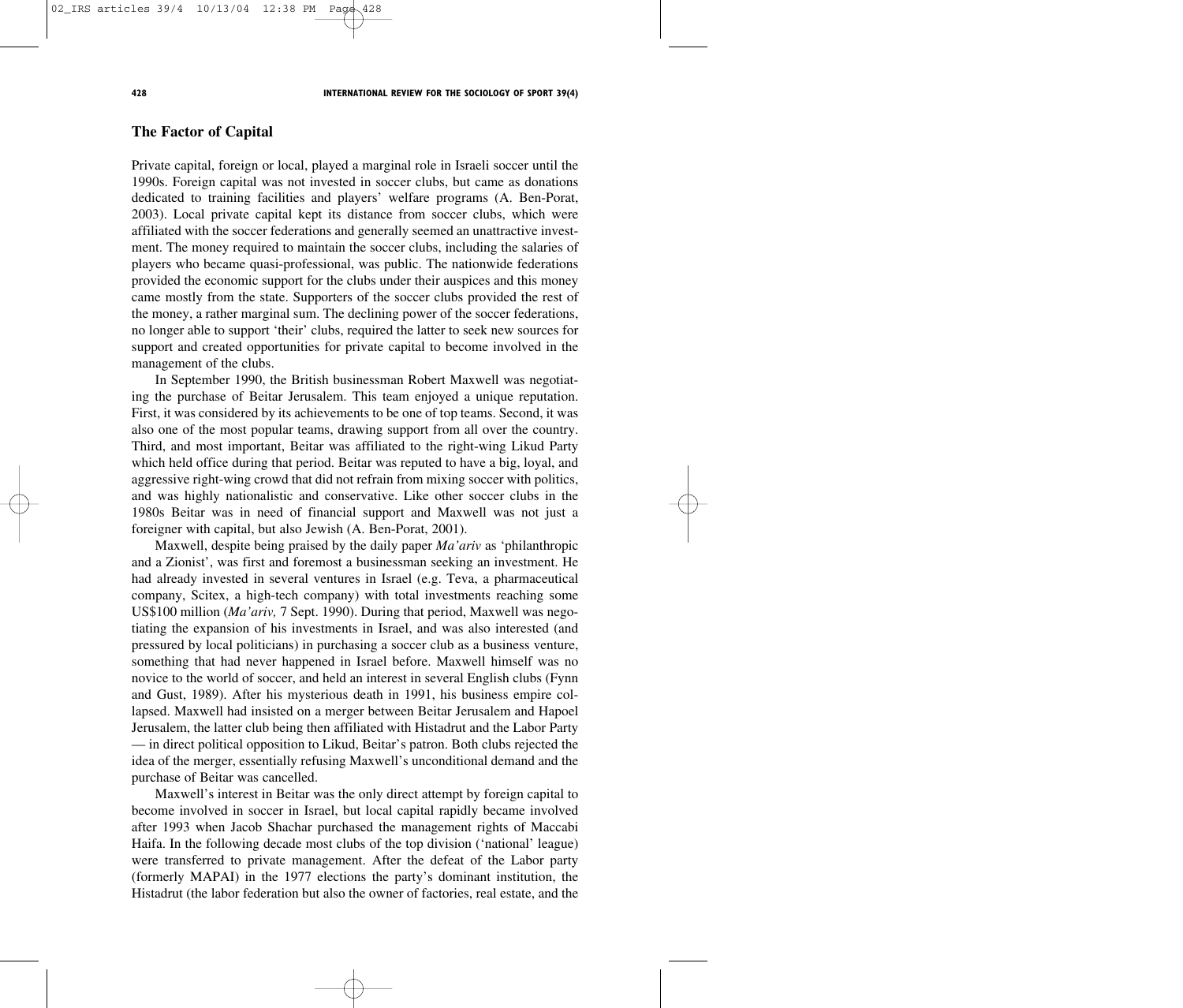patron of the Hapoel sports federation), began to lose its power. Its collapse in the late 1980s broke open the gates of the last bastion against the privatization of soccer, forcing even the clubs of the Hapoel federation to be open to private entrepreneurs. Soccer in these years shifted from a 'political' towards a 'commercial model', with the old guard of politicians and party bureaucrats replaced by new directors and management made up of businessmen.

The involvement of local private capital in soccer began in low gear. According to the daily newspaper, *Yediot Acharonot* (24 Sept. 1994), club budgets in 1994 ranged between US\$1.5 and \$6 million. By the 2000/1 season, according to Dunn & Bradstreet (5 Feb. 2001), this had increased to between US\$2.25 and \$15 million. The entire value of the 'premier league's' budget grew from an estimated \$42 million in 1994/5 (when the division included 16 teams) to an estimated \$65 million in 2000/1 (when the division had been reduced to 12 teams). Thus, in five years, money invested in the top league had increased by 50 percent, despite a reduction in the number of teams. The new directors of soccer clubs are Israeli citizens who can be described as medium- to large-size capitalists in Israeli terms. Yaacov Shachar, the owner of Maccabi Haifa, owns a car import company and recently also one of Israel's biggest insurance companies. Loni Herzikovits, of Maccabi Tel-Aviv, is the owner of a company that imports electronic devices. Robi Shapiro, former owner of Hapoel Haifa, made his fortune in fish farms in Nigeria. Meir Shamir of Hapoel Petach Tikva owns a local high-tech company. Gad Zeevi, former owner of Beitar Jerusalem, invested in real estate and several other ventures in Israel and abroad. In addition, three businessmen are principal directors of Hapoel Tel-Aviv.

Most of the businesses described above are also Israeli in terms of their operations and are only partially globalized. Only Zeevi and Shapiro held significant business ventures outside of Israel, but were still considered Israeli businessmen. In other words, all the private capital is 'local' with no real foreign investments involved. The transformation of soccer from a 'political' to a 'commercial model', therefore, involved an increase in private investment. While the development of privatization in Israel was related to overall globalization, empowering business vis-a-vis the state, the capital invested in soccer was largely local. The investment of local capital, however, has further implications for the globalization of Israeli soccer. First, the material revenues associated with participation in European events such as the EUFA cup and the Champions League motivate Israeli teams to participate and owners to expand their investments in the club. Second, owners of certain clubs and the IFA clashed over the weekly training plan of the national team. The IFA, which considered itself the final authority, was challenged by owners who demanded to be consulted since the players were their employees and the national team's policy interfered with their club's plans. The earlier political clashes over representation in the national team gave way to clashes associated with the clubs' particular commercial interests.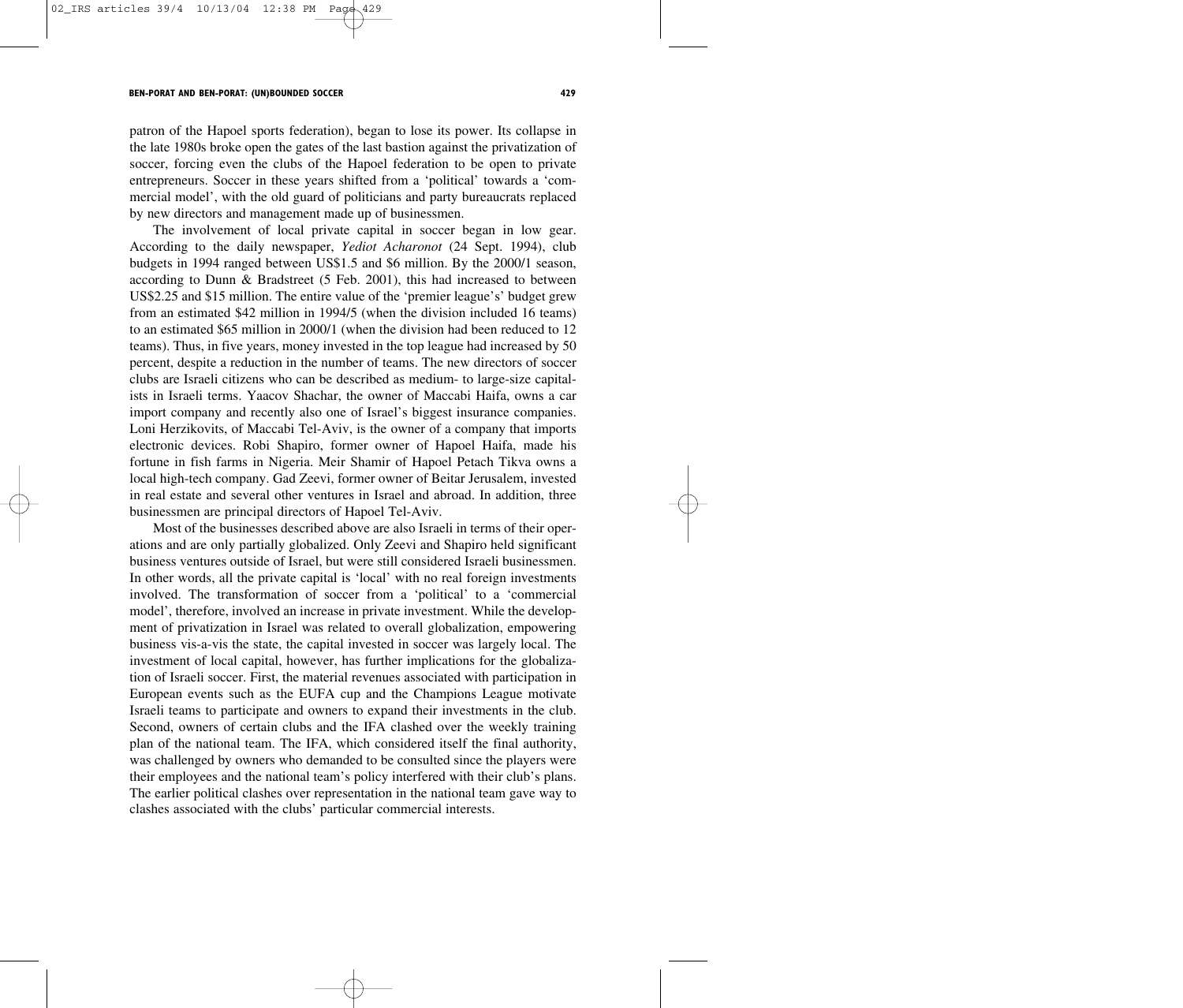## **The Labor Factor**

Mobility into and out of Israeli soccer under the 'political model' was limited and fragmentary. In 1952, Hapoel Haifa imported the first foreign player from Apoel FC of Cyprus. In 1962, two other non-Israeli players were imported from South America to Beitar Tel-Aviv. Further importation of non-Israeli players was then prohibited until 1989 by the IFA. The only exceptions were foreign Jewish players who could, due to the Israeli citizenship law of return, immigrate to Israel, join soccer teams, and be considered Israeli players. Exportation of Israelis began in the early 1960s, when Israeli players went overseas to play in South Africa and Australia. The IFA could not prevent players from moving and playing in other countries. As in other democratic states, individuals were free to emigrate. An attempt by the IFA to ban the return of those players to the Israeli league proved ineffective.

The move of several Israeli players in the 1970s and 1980s was different from the earlier moves described above — the destination was now the more prestigious European soccer market. Accordingly, the players were acquired from their Israeli clubs through local and foreign agents, and their income at their new clubs was much higher than their earnings in Israel. Since the 1980s, with the privatization and commercialization of the game in Israel, an internal market for players has also operated in Israel, with players evaluated and purchased according to their 'exchange value'. Nevertheless, the movement of players was still one-way as non-Israeli players were not allowed to play in the local league.

In February 1986, two foreign players joined the Israeli soccer league. One was a Scotsman, Peter Lorimer, the other a Jew from Argentina, Daniel Brailovski. While both were foreigners, their legal position upon entering Israel was different. Being Jewish, Brailovski received immediate citizenship under the law of return and was allowed to play for Maccabi Haifa. Lorimer, who was supposed to be both a coach and a player, was obliged, after a legal dispute, to settle for the coaching position only. Toward the end of the 1990s, however, a massive influx of foreign players began and an active market started operating.

Israel's accelerated process of economic liberalization was highlighted by incoming flows of capital and labor. A small stream of foreign labor in the early 1990s quickly turned into a wave, as up to a quarter of a million people (many illegally), entered the Israeli labor market. The inflow of foreign labor was considered to be necessary for the growth of the local economy and was tacitly welcomed by the government as a substitute for the Palestinian workforce. For different reasons, Israeli soccer took the opportunity to open its gates to foreign players. The old guard of the Israeli soccer management, the soccer federations, and the IFA, came to realize that they could not prevent the import of foreign players. Israeli players had gone to play in Europe, thereby opening the game, albeit one-sidedly and in a very limited way, to the global market. The big Israeli clubs were keen to add foreign players to their teams, both for their talent and their cost — due to Israel's income tax regulations, a foreign player can be less expensive than a local player of equal worth. In 1987, the chairman of the Knesset Sports Committee announced that it was no longer possible to forbid Israeli clubs from importing players. The Maccabi federation was already sup-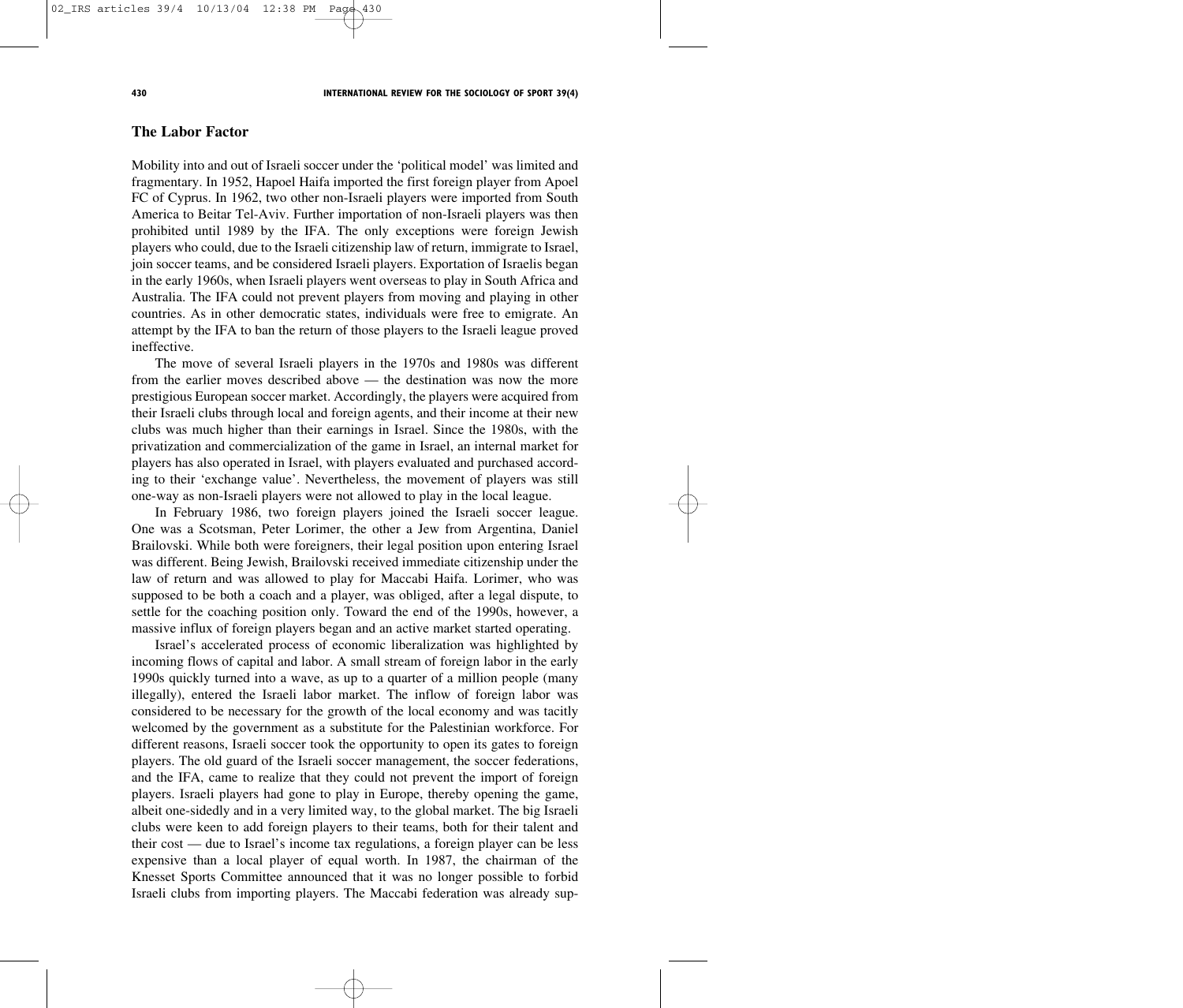portive of the change and the opposition of the last barrier, the Hapoel federation, was removed when the chairman of the Histadrut, who also had a senior role in the IFA, declared it was time to allow the import of foreign players.

In the winter of 1989, the IFA decided to permit each club in the senior league to recruit two foreign players. In 1993 the quota was raised to three in the first division and two in the second division. In 1999, the number of non-Israelis in first division teams — the premier league — was raised to five (A. Ben-Porat, 2003). In September 1989, ten foreigners played in the Israeli league — all in the top division. The first foreign players had been recruited mainly from South America, the former USSR states, and the former Yugoslavia. The money they earned in Israel was, according to the newspaper *Ma'ariv* (24 Sept. 1991) 'more than double what they could earn in their own country'. The position of the Israeli economy — in the higher echelons of the semi-periphery — was proving attractive to players from the periphery of the world economy. Thus, over 60 percent of the more than 500 foreign players who were imported during this period came from the ex-communist countries; only a few came from Western Europe. This 'match' reflected the financial standing of the Israeli soccer clubs and the relatively low cost of these players. The average cost of the foreign players in the early 1990s was about US\$50,000 per season, while the cost of top Israeli players was then around \$100,000.

The few players from Western Europe, as expected considering the economy and prestige of Israeli soccer, were not from the top rank of players. Towards the late 1990s the bigger soccer clubs, whose resources were far greater than the rest, began to spend more on players. Maccabi Haifa was able to pay close to a million dollars for a player, and paying half a million dollars for a foreign player is no longer unusual at the start of the 21st century.

As with capital, local conditions determine the level and impact of global flows of labor on Israeli soccer. On the one hand, despite the restrictions on the importation of foreign players, globalization in terms of labor inflow and outflow is evident. On the other hand, the limits of available capital, Israeli soccer's marginality, and (it is safe to assume) Israel's general security situation restrict the level of the flow of labor and its quality. Globalization seems to operate at a somewhat higher gear in the export of Israeli players. Playing abroad has become a legitimate aspiration of (and expectation from) the most talented players, and the process involves European and local soccer agents who are in the business of scouting and purchasing Israeli players. The inflow and outflow of players has resulted in a certain change in the cultural atmosphere in Israel.

## **The Factor of Culture**

Soccer played a part in state and nation building in Israel, and was therefore highly political and nationalistic. In October 1948, while battles were still being fought, a national team traveled to the United States to play against local teams in New York and other major cities. This tour was initiated and organized by the state and the army was ordered to oversee preparations for the trip (Porat and Lerer, 1998). In the following years international games involving the national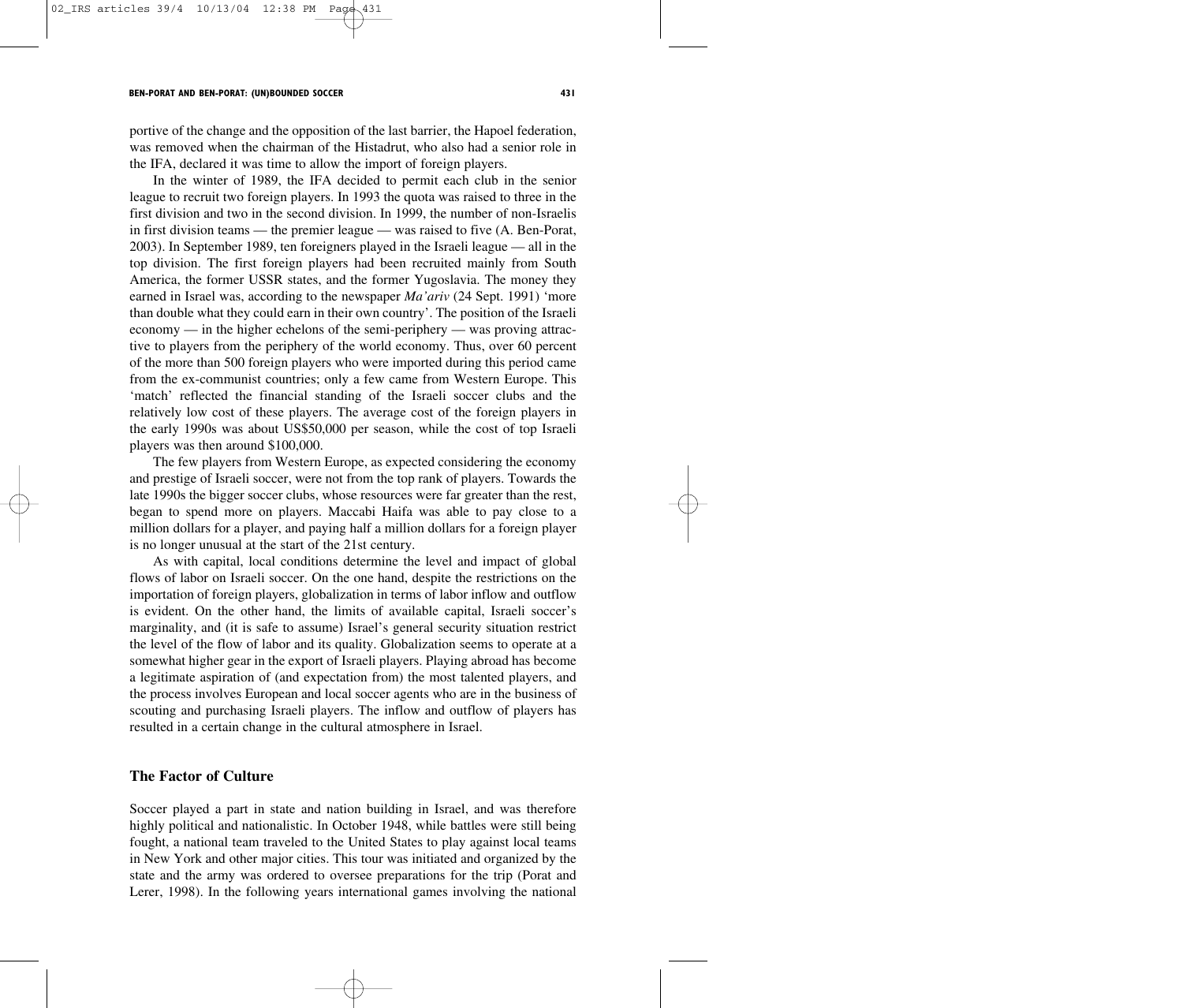team, and even friendly games between local Israeli and non-Israeli clubs, became demonstrations of nationalistic spirit (A. Ben-Porat, 2003; Porat and Lerer, 1998). Like other tools of nation-building soccer excluded the Arab minority and the orthodox Jewish community which chose to keep its distance from the nation-building process. Also within the state, as noted, soccer was not all about unity since teams and their supporters were affiliated to political parties through the three federations. This meant that the rivalry between fans often transcended that of pure sport to become a political–ideological confrontation between the main parties.

Soccer, therefore, was both a tool of nation and state building and a manifestation of political rivalries during the first decades of statehood. The political model dictated the behavior of the clubs, the players, and the fans. However, from the 1980s, the stature of soccer as nationalism, and even more so, its relation to politics, began to wane as the commercialization of soccer impacted upon relations between the clubs, the players, and the fans. The constant mobility of players, no longer attached to their clubs, and no longer a 'symbol' of their club, indicated to the fans that 'loyalty' is relative. While in earlier years it would have been almost unthinkable for a player from Beitar to transfer to Hapoel, or vice versa, this attitude withered. The addition of foreign players strengthened these feelings, as fans remained the most stable part of the club and the growing competition required adjustment to the new rules of the game.

Fans could no longer be taken for granted as soccer clubs had to compete with foreign clubs that became available to Israeli spectators through television and later the internet. Israeli fans were now able to watch live matches from the British and other leagues across the world. Many fans reorganized their sympathies between the local club, the national team, and a foreign club they could follow. Indeed, in a recent survey, 50 percent of soccer fans in Israel declared that they had an 'overseas sweetheart' such as Manchester United, Liverpool, Real Madrid, or Milan (*Sports Magazine*, 2002).

The possibility that those loyalties would clash, in a direct engagement between the local and foreign teams, was remote though not impossible. Overall, the Israeli fan distinguishes between 'his' clubs (local and foreign) and the national team. Each provides 'him' with different aspects of culture and identity and different emotional outlets (Veichselfish and Ben-Porat, 2002). The average Israeli soccer fan, therefore, has become cosmopolitan, able to accommodate his attachment to a local club within a wider world affiliation. One significant finding is that fans in Israel, much like King's study of Manchester United fans (2000), tend in case of a conflict of interest, to prefer 'their' local club over the Israeli national team. Thus, if a player is valuable to the local team in its fight for points in the league, many fans oppose his absence from the roster in order to represent Israel in an international arena (Veichselfish and Ben-Porat, 2002).

The cultural impact of globalization on soccer is also revealed in the routine, everyday behavior of the major participants. Players who aspire to 'make it' globally, fans who watch games played far away in real time, and merchandise associated with global player 'icons' and teams is proudly sported across Israel by soccer fans. As suggested, the interaction between local and global cultures may be also a potential site of resistance. But, regarding Israeli soccer, across its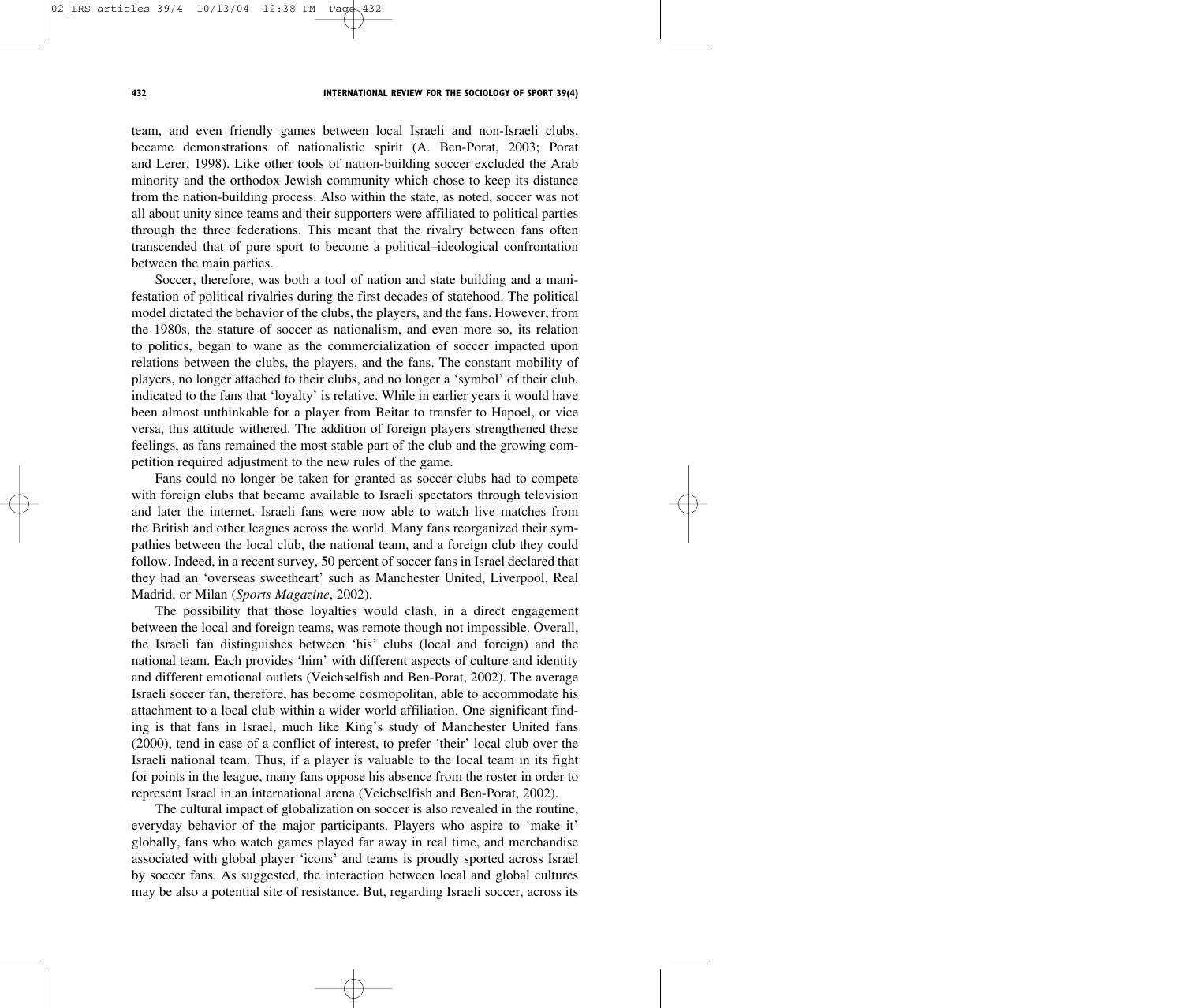major participants — players, managers, agents, and fans — no sign of resistance to globalization has been recorded. The globalization of soccer is not considered as a threat to local culture but rather a venue — in aspiration more than in reality — for national representation. As such, games of the national team, Israeli teams playing in European tournaments, and individual Israeli players who play in Europe, draw much attention. Thus, the desire of the participants of Israeli soccer to be part of, and look like, the core countries of soccer, motivates the adoption of a global culture of soccer — the apparel of global soccer becomes the apparel of the locals.

### **Conclusions**

The transformation of Israeli soccer in the last decade, as we have attempted to demonstrate, provides an interesting test case for the influence of globalization and its limits. We argue that globalization's influence over sports is molded by local, national, and regional settings and therefore needs to be studied empirically, taking into account the specific economic, political, and cultural context. We further argue that not only is the influence of globalization different from one locale to another, the divergence also applies to the three major factors of the process: the flows of capital, people, and culture. Israeli soccer seems to support this conclusion — its globalization has been both facilitated and limited by wider social developments, and has achieved different measures in the three factors described.

The globalization and liberalization of Israeli society since the 1980s has also affected soccer. Formerly, soccer was embedded in politics and national identity, and was only partially commercialized. The overall liberalization of Israeli society and the waning power of the political parties (the former patrons of soccer) have facilitated the commercialization of the game, introducing a profit motive and economic rationality of both players and owners. The breakdown of the old system was both influenced by globalization and itself aided the process with its openness to flows of capital, labor, and culture. Yet, as noted, the globalization of soccer, in all three of its factors, like that of Israeli society, has only been partial, limited by the local setting.

Investments of private capital in soccer have grown considerably in the past decade, but they are still modest in comparison to the European leagues. Moreover, these investments are almost entirely from local sources rather than foreign capital, as Israeli soccer is not yet a profitable investment. Finally, these investments are not divorced from the political/economic context. Many of the local investors made their profits at the peak of the globalization of the Israeli economy. However, in the current uncertain state of the Israeli economy, some are withdrawing and the others are cutting down their investments. Flows of manpower in the form of foreign players were facilitated by new regulations allowing teams to recruit abroad. From the start these flows were limited by the profitability of the teams, which could not afford first-rate players. Again, the political/economic context is important. With the general economic decline and security threats on the rise, teams are even more limited in their recruitment. The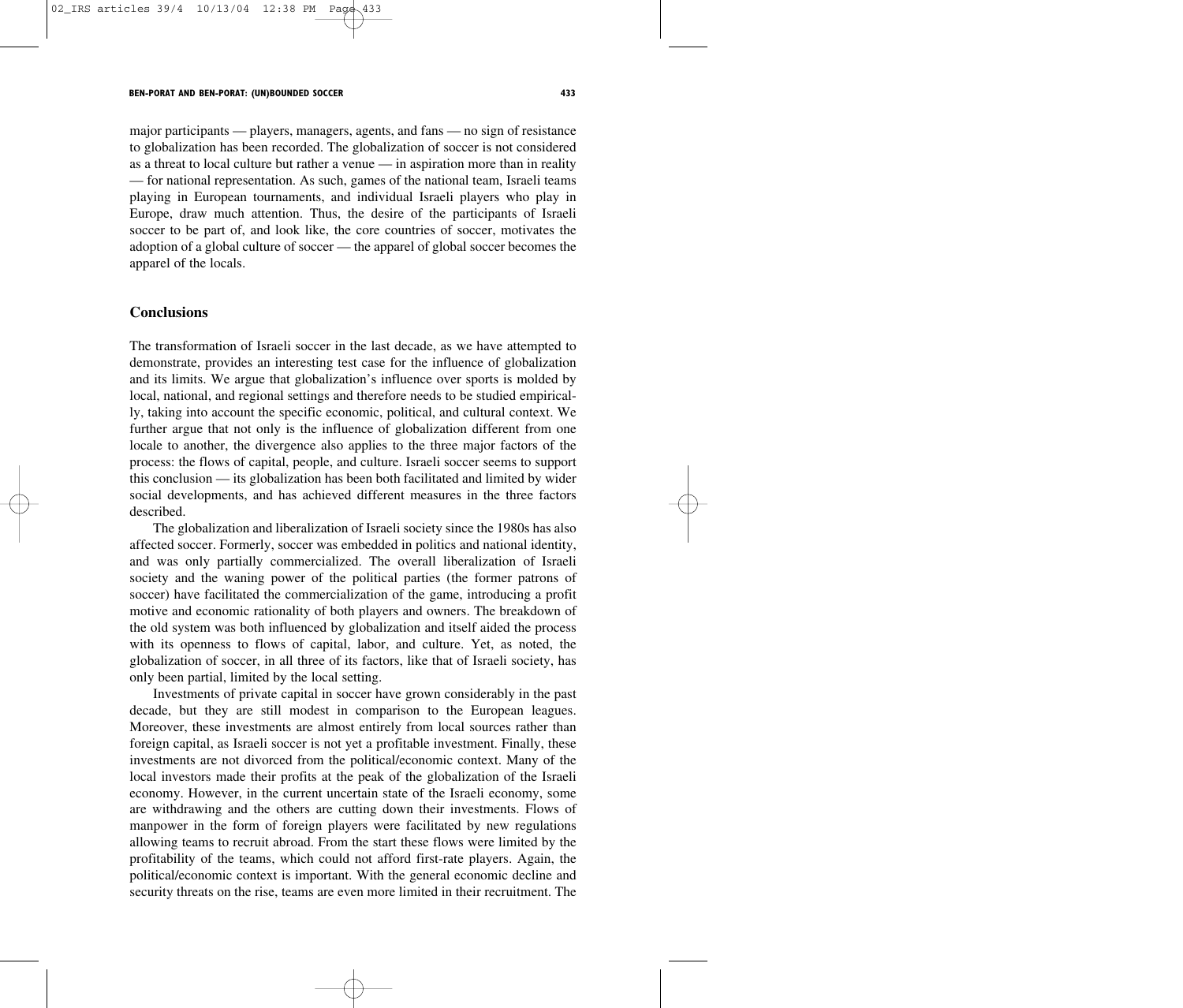security situation has caused EUFA, since 2002, to ban the playing international matches in Israel, putting even more limits on Israeli teams.

The effects of globalization on soccer are somewhat more impressive when examining the relations between Israeli fans and Israeli players abroad. While the number of successful players is limited (in the year 2002, some four or five), these players are admired and fans follow their games via satellite TV and the internet. Globalization has allowed Israelis not only to follow their successful countrymen abroad, but also to become attached to foreign leagues, teams, and players. The overall cultural effects, however, are difficult to assess. While Israeli soccer fans are globalized, local identities are far from being erased. This can be seen in the continuing interest in local teams and the national team, as well as in the various manifestations of Israeli or Arab identity during matches, closely related to the developments in the political arena. In conclusion, Israeli soccer has followed the rest of society and become enmeshed in global flows. Yet, and also like the rest of Israeli society, this globalization is limited by local resources, former structures, and by the political context, mainly the pendulum swings of the Israeli–Palestinian conflict.

## **References**

- Aharoni, Yair (1998) 'The Changing Political Economy of Israel', *Annals of the American Political and Social Science Association* 5(555) (Jan.)
- Appadurai, A. (1990) 'Disjuncture and Difference in the Global Cultural Economy', *Public Culture*  $2(2): 1-15.$
- Archer, M. (1990) 'Foreword', in M. Elbrow and E. King, *Globalization, Knowledge and Society.* London: Sage.
- Archetti, P.E. (1999) *Masculinities*, Oxford: Berg.
- Armstrong, G. and Giulianotti, R. (eds) (1997) *Entering the Field.* Oxford: Berg.
- Arrighi, G. (1994) *The Long Twentieth Century.* London: Verso.
- Azaryahu, M. (2000) 'McIsrael? On the "Americanization of Israel"', *Israel Studies* 5(1): 45–64.

Bale, J. and Maguire J. (eds) (1994) *The Global Sports Arena.* London: Frank Cass.

Ben-Porat, A. (1993) *The State and Capitalism in Israel.* Westport, CT: Greenwood Press.

- Ben-Porat, A. (2000) 'Nation-Building, Soccer and the Military in Israel', *International Journal of History of Sport* 17(4): 123–40.
- Ben-Porat, A. (2001) 'Oh Beitar Jerusalem: The Burning Bush Protest', *International Journal of the History of Sport* 18(4): 123–39.
- Ben-Porat, A. (2003) *From a Game to a Commodity*. Sede Boqer: Ben Gurion Research Center (in Hebrew).
- Ben-Porat, G. (2002) 'Globalization, Peace and Discontent: Israel and Northern Ireland', PhD dissertation, Johns Hopkins University, Baltimore, MD.

Billing, M. (1997) *Banal Nationalism.* London: Sage.

Boon, G. (2000) 'Soccer Finance: Too Much Money', in S. Hamil, J. Michie, C. Oughton and S. Werby (eds) *Soccer in the Digital Age*, pp. 28–35. London: Mainstream.

Clark, I. (1997) *Globalization and Fragmentation.* Oxford: Oxford University Press.

Croci, O. and Ammirante, J. (1999) 'Soccer in the Age of Globalization', *Peace Review* (Dec.): 499–504.

Cronin, M. (1999) *Sport and Nationalism in Ireland.* Dublin: Four Courts Press.

Cronin, M. and Mayall, D. (eds) (1998) *Sporting Nationalism.* London: Frank Cass.

Devetak, R. and Higgot, R. (1999) 'Justice Unbound? Globalization, States and the Transformation of the Social Bond', *International Affairs* 75(3): 483–98.

Duke, V. and Crolly, L. (1996) *Soccer Nationalism and State.* Harlow: Longman.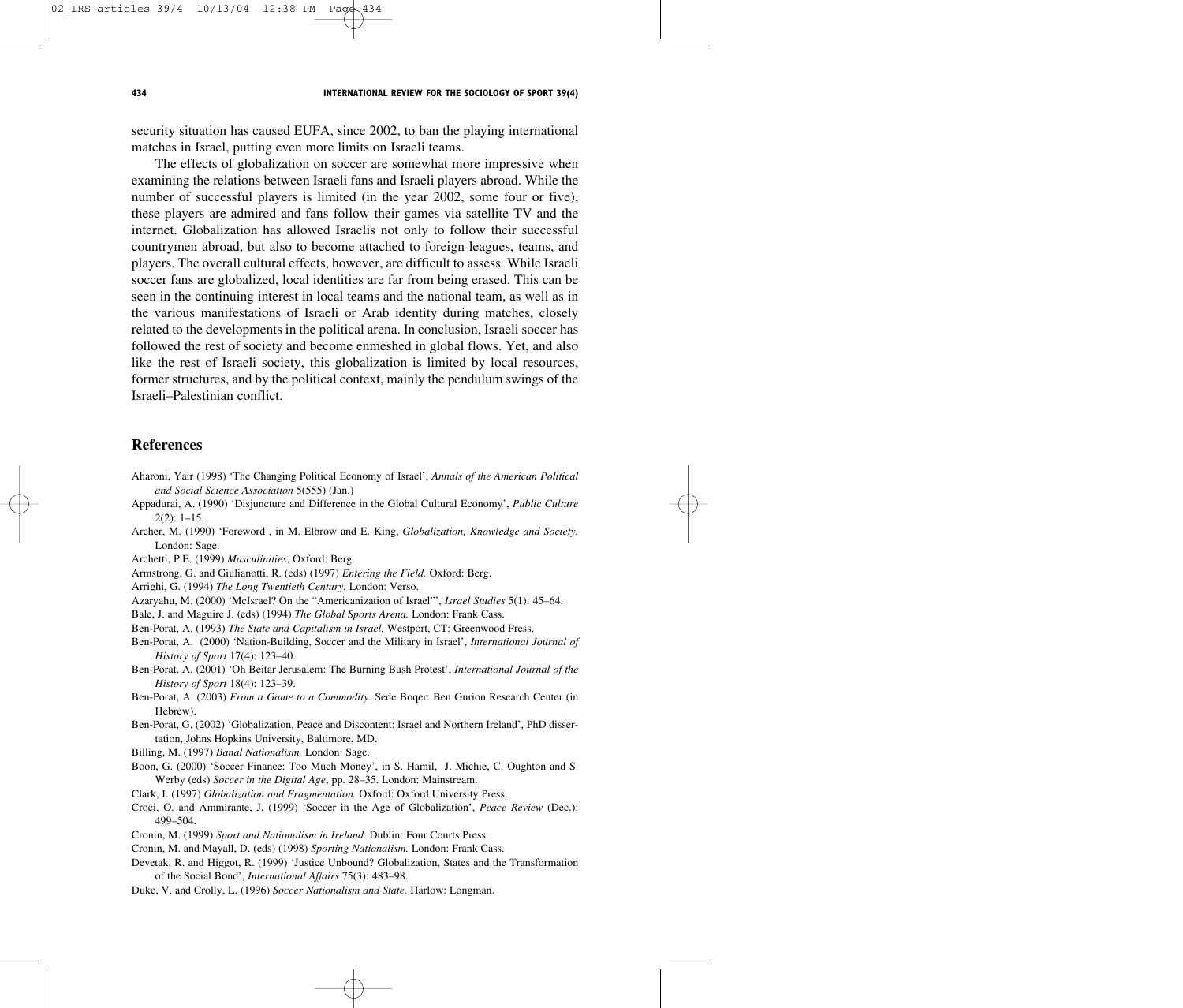Dunning, E. (1999) *Sport Matters.* London: Routledge.

Foster, K. (2000) 'European Law and Soccer: Who's in Charge?', *Soccer and Society* 1(1): 39–51.

Fynn, A. and Gust, L. (1989) *The Secret of Soccer.* London: MacDonald.

Giulianotti, D. (1999) *Soccer.* Cambridge: Polity Press.

Guttman, A. (1994) *Games and Empires.* New York: Columbia University Press.

- Hamil, S., Michie, J., Oughton, C. and Warby S. (eds) (2000) *Soccer in the Digital Age.* Edinburgh: Mainstream.
- Harvey, J. (1996) 'Globalization and Sport: Sketching a Theoretical Model for Empirical Analysis', *Journal of Sports and Social Issues* 23: 258–77.
- Harvey, J. and Houle, F. (1994) 'Sport, World Economy, Global Culture and New Social Movement', *Sociology of Sport Journal* 11(4): 337–55.
- Held, D., McGrew, A. Goldblatt, D. and Perraton, J. (1999) *Global Transformations.* London: Polity Press.
- Hirst, P. (2000) 'The Global Economy: Myths or Reality?', in J. Kalb et al., *The Ends of Globalization; Bringing Society Back in,* pp. 107–23. Oxford: Oxford University Press.
- Houlihan, B. (1994) 'Homogenization, Americanization and Creolization of Sport', *Sociology of Sport Journal* 11(4): 356–75.
- King, A. (1997) 'New Directors, Customers and Fans: The Transformation of English Soccer in the 1990s', *Sociology of Sport Journal* 14: 224–40.
- King, A. (2000) 'Soccer Fandom and Post-National Identity in the New Europe', *British Journal of Sociology* 51(3): 419–42.
- King, A. (2002) *The End of the Terraces*. London: Leicester University Press.
- Kobrin, Stephen (1998) 'Back to the Future: Neomedievalism and the Postmodern Digital Economy', *Journal of International Affairs* 51(2): 361–86.
- Maguire, J. (1994) 'Sport, Identity Politics and Globalization: Diminishing Contrasts and Increasing Varieties', *Sociology of Sport Journal* 11(4): 398–427.
- Maguire, J. (1999) *Global Sport; Identities, Societies, Civilizations.* Oxford: Polity Press.
- Maguire, J. and Bale, J. (1994) 'Sport Migration in the Global Arena', in J. Bale and J. Maguire (eds) *The Global Sports Arena.* London: Frank Cass.
- Maguire, J. and Tuck, J. (1998) 'Global Sport and Patriot Games: Rugby Union and National Identity', in M. Cronin and D. Mayall (eds) *Sporting Nationalism*, pp.103–20. London: Frank Cass.

Mangan, J.A. (1999) *The Games: Ethics and Imperialism.* London and Portland, OR: Frank Cass.

Mason, T. (1995) *Passion of the People?* London: Verso.

- Miller, T., Lawrence, G.A., McKay, J. and Rowe, D. (2001) *Globalization and Sport: Playing the Game.* London: Sage.
- Mittelman, James (2000) *The Globalization Syndrome.* Princeton, NJ: Princeton University Press.
- Modelski, G. (1999) 'From Leadership to Organization: The Evolution of Global Politics', in A. Bornshier and C. Chase-Dunn (eds) *The Future of Global Conflict,* pp. 123–56. London: Sage. Morrow, S. (1999) *The Business of Soccer.* London: Macmillan.
- Murray, B. (1998) *The World's Game.* Urbana: University of Illinois Press.
- Ohmae, K. (1995) *The End of the Nation State.* New York: Free Press.
- Porat, M. and Lerer, Y. (1998) *Sport 50*. Tel Aviv: Alpoha Tikshoret (in Hebrew).
- Ram, U. (2000) 'The Promised Land of Business Opportunities: Liberal Post-Zionism in the Glocal Age', in G. Shafir and Y. Peled (eds) *The New Israel: Peacemaking and Liberalization,* pp. 217–42. New York: Westview Press.
- Rodrik, D. (1997) *Has Globalization Gone Too Far?* Washington, DC: Institute for International Economics.
- Rosecrance, Richard (1996) 'The Rise of the Virtual State', *Foreign Affairs* 75(4): 45–61.
- Sassen, S. (1998) *Globalization and its Discontents.* New York: New Press.
- Scholte, J.A. (2000) *Globalization: A Critical Introduction.* London: Macmillan.
- Shalev, Michael (2000) 'Liberalization and the Transformation of the Political Economy', in G. Shafir and Y. Peled (eds) *The New Israel*. Boulder, CO: Westview.
- *Sports Magazine* (2002) 'Shem-Hamisehak' (The Name of the Game), 76: 14–17 (in Hebrew).
- Sugden, J. and Tomlinson, A. (1998) *Who Rules the People's Game? FIFA and the Contest for World Soccer.* Cambridge: Polity Press.